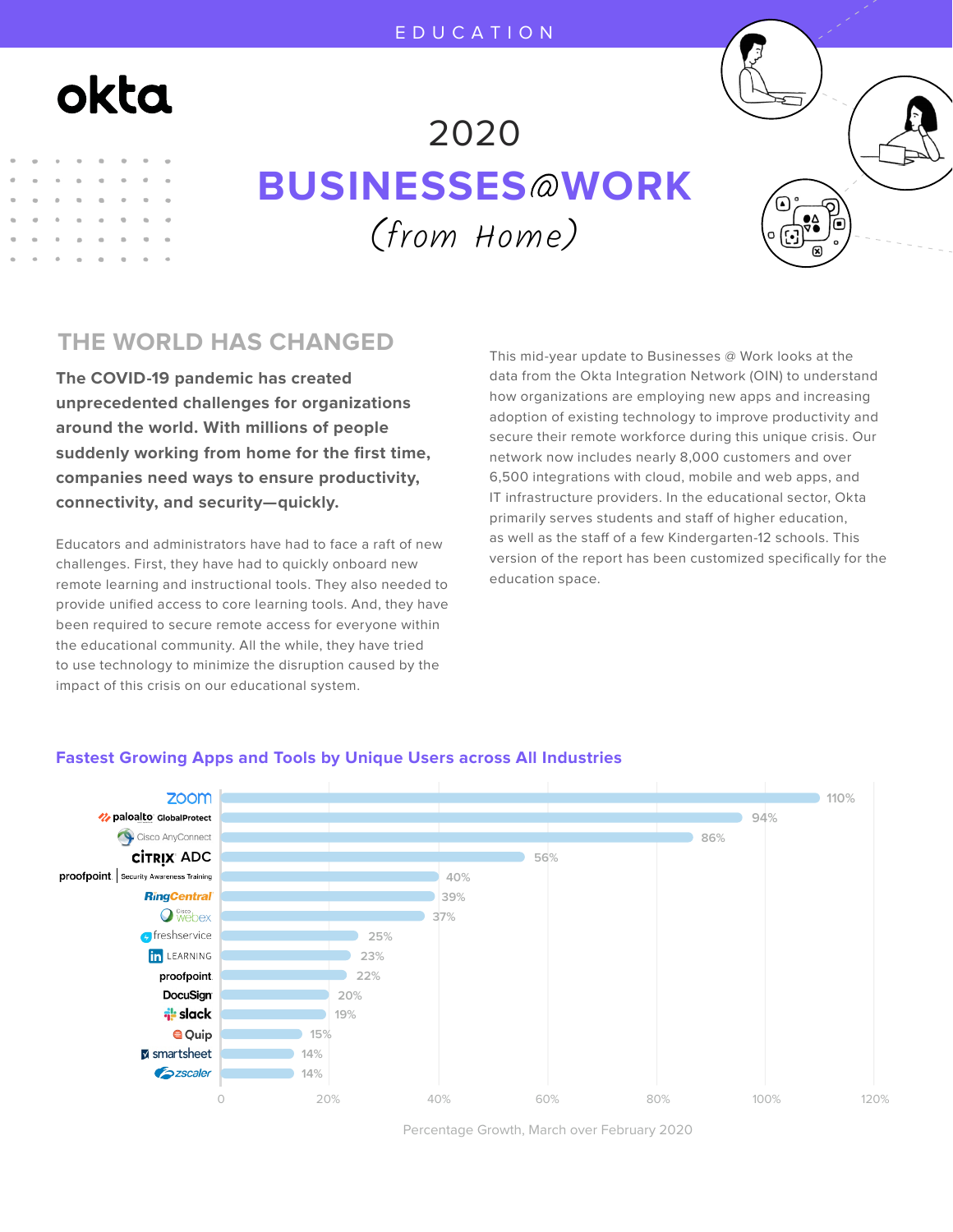## **WFH: MORE APPS AND TOOLS, MORE COMFY PANTS**

Each month we see an overall uptick in the number of apps deployed as companies adopt more tools to get work done. Other than a typical dip in December around the holidays, our total number of unique users tends to uptick steadily as well. Between this February and March, that uptick grew substantially as more users adopted new functionality. We see growth in two major areas across our network: collaboration tools, especially video conferencing apps, and network security tools such as VPNs that extend secure access to remote workers.

Our fastest growing apps were determined by the percentage increase in the number of unique users who logged in at least once during a 30-day period ending March 31 compared to a 30-day period ending February 29. Note that our data looks primarily at workforce usage.

Video conferencing has suddenly become pervasive in our lives: not only do home-based workforces need it to be productive, but families are using video conferencing to stay in touch, friends are scheduling get-togethers, and both educational and extra-curricular classes are moving online. So it will probably come as no surprise that three of our top seven fastest growing apps across our overall network are video conferencing tools. Zoom was the fastest growing app in the OIN with an amazing 110% growth in unique workforce users in March over February, 2020. (For comparison, Zoom grew only 6% during that same time period in 2019.) RingCentral ranks at #6 with 39% growth, and Cisco Webex takes #7 with 37% growth in that same month-over-month period.

Network security and performance tools share the spotlight. Palo Alto Networks GlobalProtect showed 94% growth in March over February, compared to 20% for that same period in 2019. Cisco AnyConnect was close behind with 86% growth. These VPN tools provide security and ensure business continuity as organizations move workforces to the cloud at scale. Citrix ADC, which accelerates application performance and secures apps from attacks, had 56% monthover-month growth in that same period.

Proofpoint Security Awareness Training was the fifth fastest growing app, with 40% growth in March over February, indicating that companies aren't just scrambling to get everyone up and running remotely—they are taking the extra step to protect the organizations' notoriously weakest link, human error. Proofpoint also appeared at #10 with 22%

growth, representing the increased usage of their Proofpoint Protection Server, Proofpoint Secure Share, and ProofPoint Threat Insight Dashboard products.

An unexpected transition to working and learning from home often requires a new set of problem-solving skills. Many users are turning to Freshservice for their cloud-based IT service desk solution: between February and March of 2020, the number of unique users grew 25%. And LinkedIn Learning experienced 23% month-over-month growth, showing us that users are expanding their skill sets and possibly using this time to invest in themselves.

> $\bar{a}$  $\hat{\theta}$  $\bar{a}$  $\alpha$  $\sim$

### **EDUCATION: FASTEST GROWING APPS BY UNIQUE USERS**

Zoom: **668%** Cisco Webex: **491%** Atlassian Product Suite: **27%**

Note that these numbers show a percentage increase in unique users over a 30-day period.

As schools sent educators and students home, thousands of unique users who previously hadn't needed video conferencing tools rushed to Zoom and Webex to stay connected.

The Atlassian Product Suite, including Confluence, Jira, and Bitbucket, helps technology teams collaborate and support remote learning.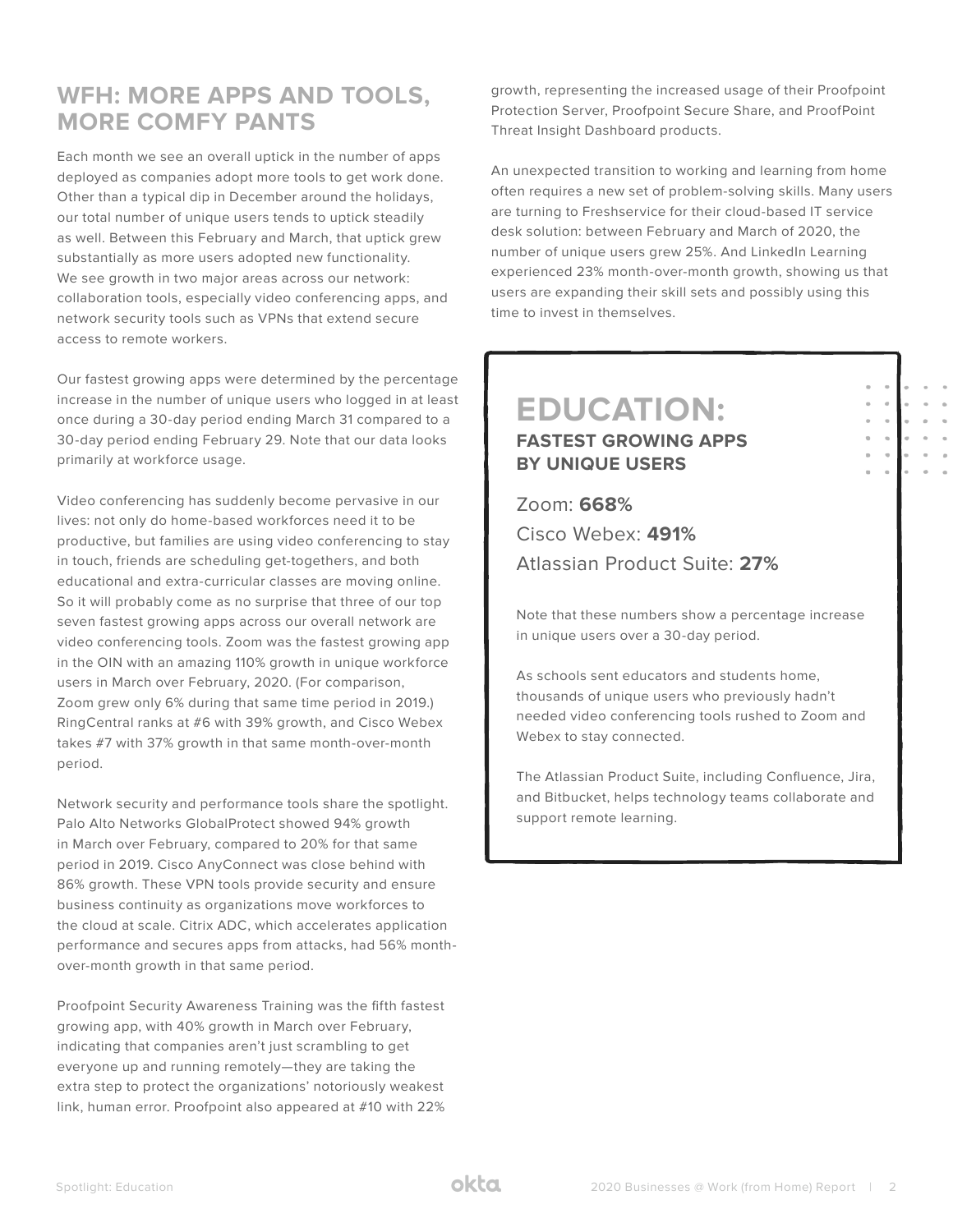

#### **Percentage Change in Education Sector Unique Users Accessing Apps**

We took a closer look at our fastest growing apps and tools to see how the percentage growth of unique users changed day by day from late February through March, looking for a correlation between the growing impact of the pandemic and users' behavior. We used a 28-day comparison to ensure weekdays are always compared to weekdays.

Looking at typical weekday login cycles across all industries, we estimate that Friday, March 6, 2020 was the last day of "normal" app usage, before user activity was affected by the pandemic. Across our network, looking at all industries, we see a general upward trend beginning on Monday, March 9, 2020 for many apps.

In the education sector, the second half of March saw the percentage of growth of unique users consistently in the thousands for GlobalProtect, Zoom, and Webex. This astounding growth is significantly more than we've seen in any other sector. On March 23, the video collaboration tools Webex and Zoom had their biggest peak in increases in unique users: Webex reached 2775% growth and Zoom reached 1941% growth compared to 28 days prior. GlobalProtect also reached a peak of 1256% that same day, but went on to reach a higher peak of 1724% on March 30. Other apps and tools reached impressive heights as well. On March 20, the collaboration platform RingCentral reached a peak of 494% growth. By the end of the month, growth was cooling but still amazingly high for GlobalProtect (1524%),

Zoom (963%), Webex (744%), AnyConnect (175%), Citrix ADC (145%), and RingCentral (127%).

Many factors have impacted the number of logins during this period of time, but we noticed that specific moments in time, such as government-issued social distancing directives, correlated to jumps in usage. By Monday, March 16, many European countries had announced lockdowns; [UNESCO](https://en.unesco.org/covid19/educationresponse) data shows the number of students affected by school closures jumped to 44% percent of the world's enrolled learners in primary through tertiary education—over 770 million students. We saw a corresponding sharp increase in unique user logins across our entire network compared to the previous Monday. On Friday, March 20, California began a shelter-in-place directive, and New York asked non-essential businesses to close. By the time the UK announced lockdowns on Monday, March 23, 61% of the world's total enrolled learners—over 1 billion students—were studying remotely, and the increase in Webex and Zoom users reached its peak.

After seeing the significant change in the percentage of unique users accessing these apps each day, we were interested in "double clicking" on the number of daily logins for the three top apps: GlobalProtect, Zoom, and Webex. We compared the data from January 13 through March 31, 2020, against the same period in 2019. All three apps had similar trend lines, with steep growth after March 13.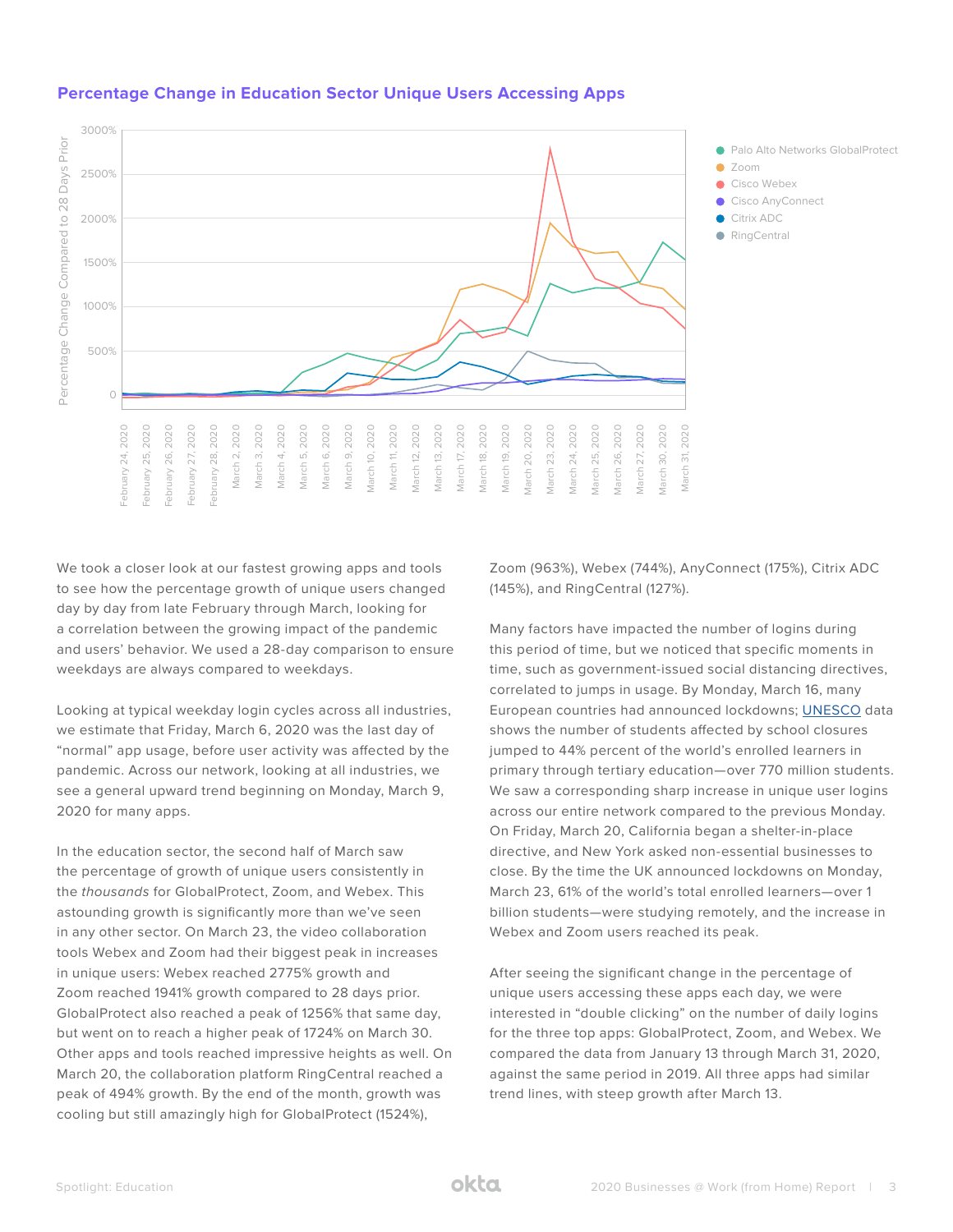#### **Education Sector Logins to Palo Alto Networks GlobalProtect**



As educational institutions onboard large numbers of administrators and staff to work remotely with uninterrupted access and a seamless user experience, rapidly scaling secure remote access capacity is key. GlobalProtect extends network security to



#### **Education Sector Logins to Zoom**

Zoom had already surpassed Cisco Webex to become the top video conferencing tool in our overall network by 2018, and the app showed a meteoric rise in our [2020 Businesses @ Work report.](https://www.okta.com/businesses-at-work/2020/) Zoom has evolved from its role as a go-to tool for remote workforces to become a mission-critical tool for education. Many people are turning to Zoom as a way to maintain relationships and commitments outside of school as well.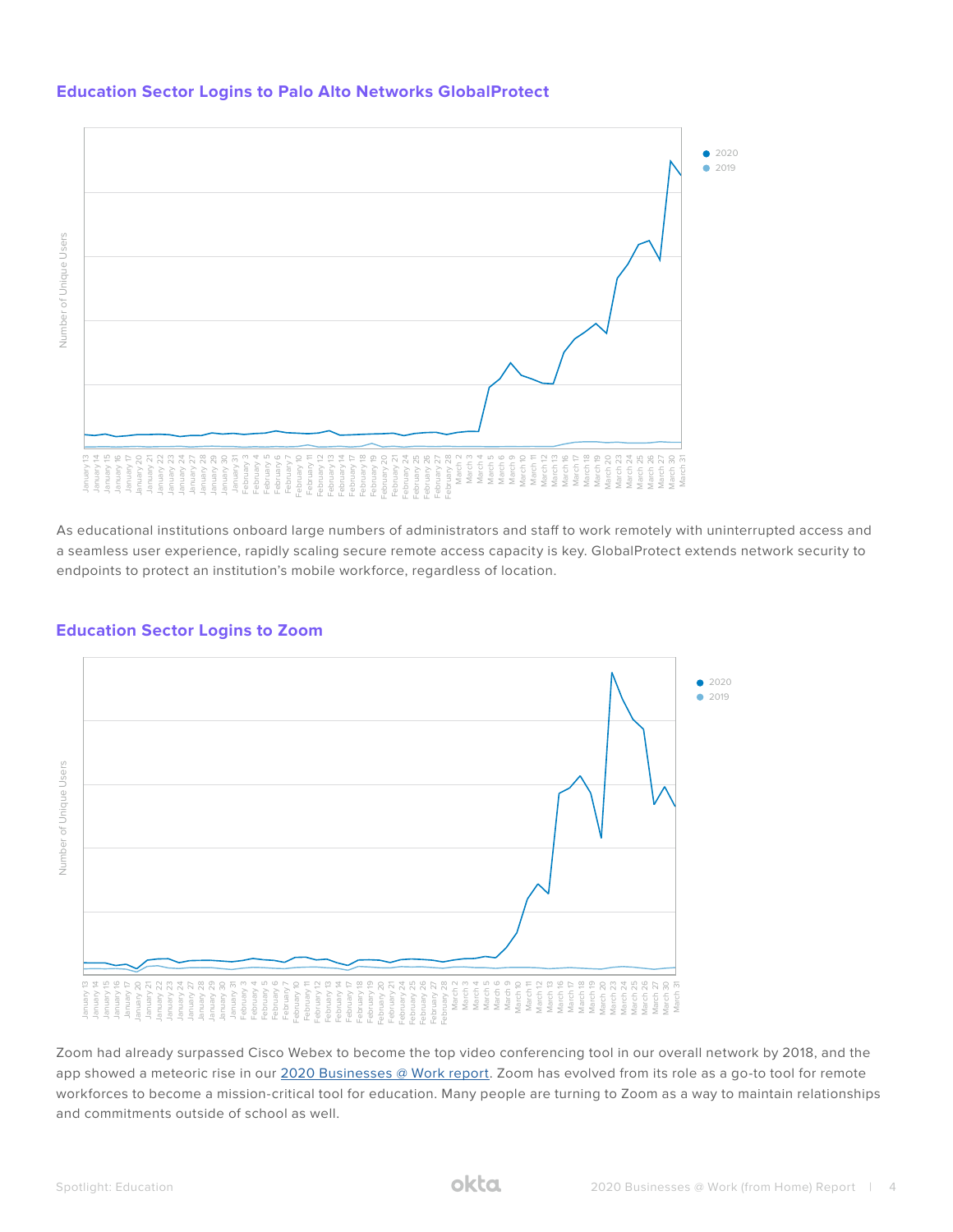#### **Education Sector Logins to Cisco Webex**



The education sector has shown it values multiple video collaboration tools. Remote learners have flocked to Webex. When the

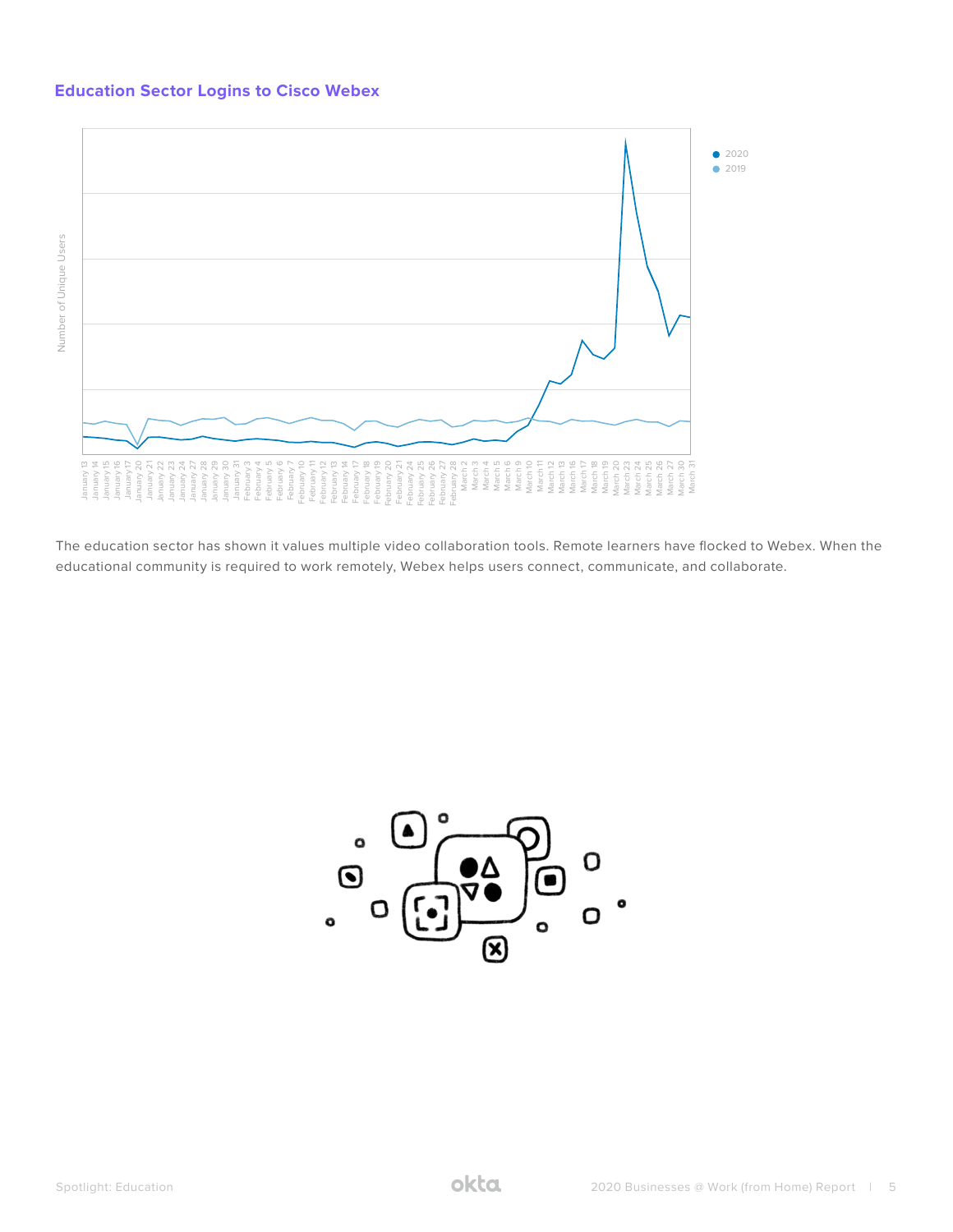## **SECURITY: NOW MORE THAN EVER**

Attackers are trying to take advantage of the chaos around the COVID-19 pandemic by launching a flood of phishing and identity attacks. Barracuda researchers have observed a [667% increase](https://www.barracuda.com/covid-19/email-protection?utm_source=blog&utm_medium=39755) in spear-phishing attacks since the end of February, 2020. Even the FBI has [issued a warning](https://www.ic3.gov/media/2020/200320.aspx) about an increase in fraud schemes due to the pandemic. Next Caller [reports](https://nextcaller.com/blog/next-caller-covid-19-fraud-report/) that about 32% of 1,000 surveyed Americans believe they've already been targeted by fraud or scams related to COVID-19, and the company predicts "a second wave of fraud will leverage broadscale confusion and the sheer volume of activity...to prey on desperate individuals and overwhelmed businesses." Add in a nation waiting for stimulus checks, and opportunities abound for deception. Education institutions, already the target of [more phishing attacks](https://enterprise.verizon.com/resources/executivebriefs/2019-dbir-executive-brief.pdf) than any other industry, need to protect their students and staff more than ever.

## **Evolving attacks leverage fears and changes in behavior**

Proofpoint, an Okta partner, has observed the rapid rise of COVID-19 lures. Threat actors are actively using COVID-19 social engineering themes to try to take advantage of remote workers, health concerns, stimulus payments, trusted brands, and more. As the pandemic has occurred over a number of weeks, and remains an area of concern worldwide, the overall collective volume of lures only continues to increase.

This winter, attackers have shifted very quickly from holidaybased lures to COVID-19 lures. Attacks come in many forms. For example, in a business email compromise, the sender may request "urgent" help under the guise that the sender's town is locked down. Attachment threat emails may look like an internal office email with instructions to download an attachment about how to stay safe from the disease. URL-based threats also may look like an internal office email requesting employees fill out a survey about disease awareness, or register for a "mandatory" seminar. COVID-19 was used in conjunction with well known brands and entities such as financial institutions and technology companies, as well as more specific brands such as the World Health Organization (WHO).

As we have seen in data from the OIN, video conferencing adoption as a whole has increased considerably, so it's no surprise attackers are trying to leverage these top apps. Since March 27, 2020, Proofpoint researchers have observed an increase in video conferencing company-themed attacks seeking to steal credentials and distribute malware. These attacks do not leverage or attack video conferencing software directly: threat actors are using the names and brands of these video conferencing companies as themes in their social engineering lures, which lead to the theft of various account credentials, malware distribution, or credential harvesting for these spoofed video conferencing accounts.

While all industries have been targeted, Proofpoint has seen specific targeting of healthcare, education, manufacturing, media, advertising, and hospitality organizations in certain attack campaigns.

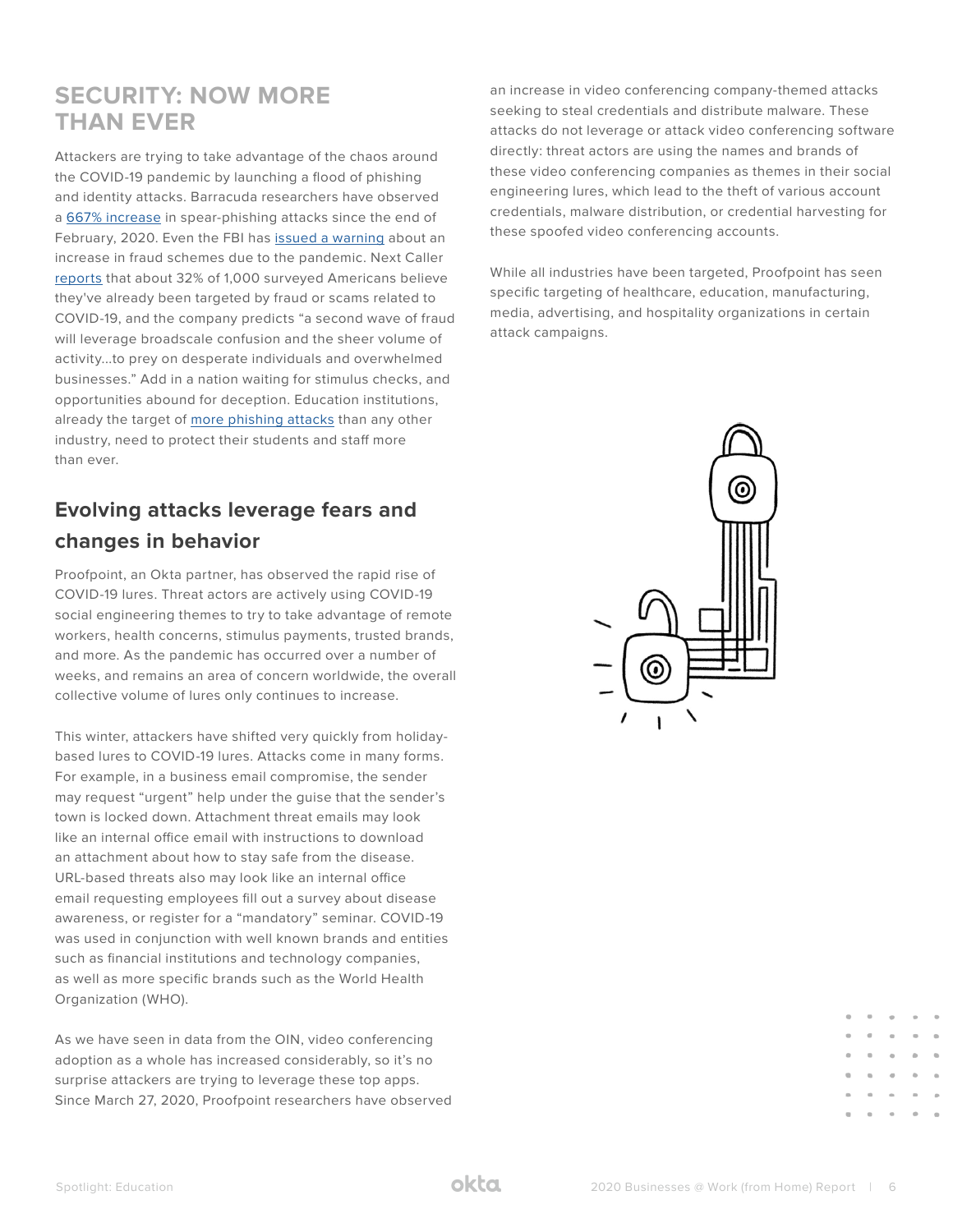

#### **Percentage Change in Unique Users Authenticating with Each Factor**

## **Users ramp up Multi-Factor Authentication for protection**

As more and more people work from home, organizations are using Multi-Factor Authentication (MFA) to ensure their remote workforce has secure access to company data. In the past month, we've seen especially large upticks in certain factors network wide. Okta Verify (including Okta Verify with Push notifications) has shown the most growth in the

percentage of unique users per day, hovering around an 80% increase over 28 days prior. SMS, voice, Google Authenticator, Symantec VIP, and YubiKey have all had a roughly similar growth trajectory. Our customers are reacting quickly and implementing factors that are easiest to deploy—"some MFA is better than none." Our annual **Businesses** @ Work data tells us that many customers, especially newer customers, will migrate to using fewer but stronger factors.

$$
\overbrace{\hspace{1.5cm}}^{\bullet}
$$